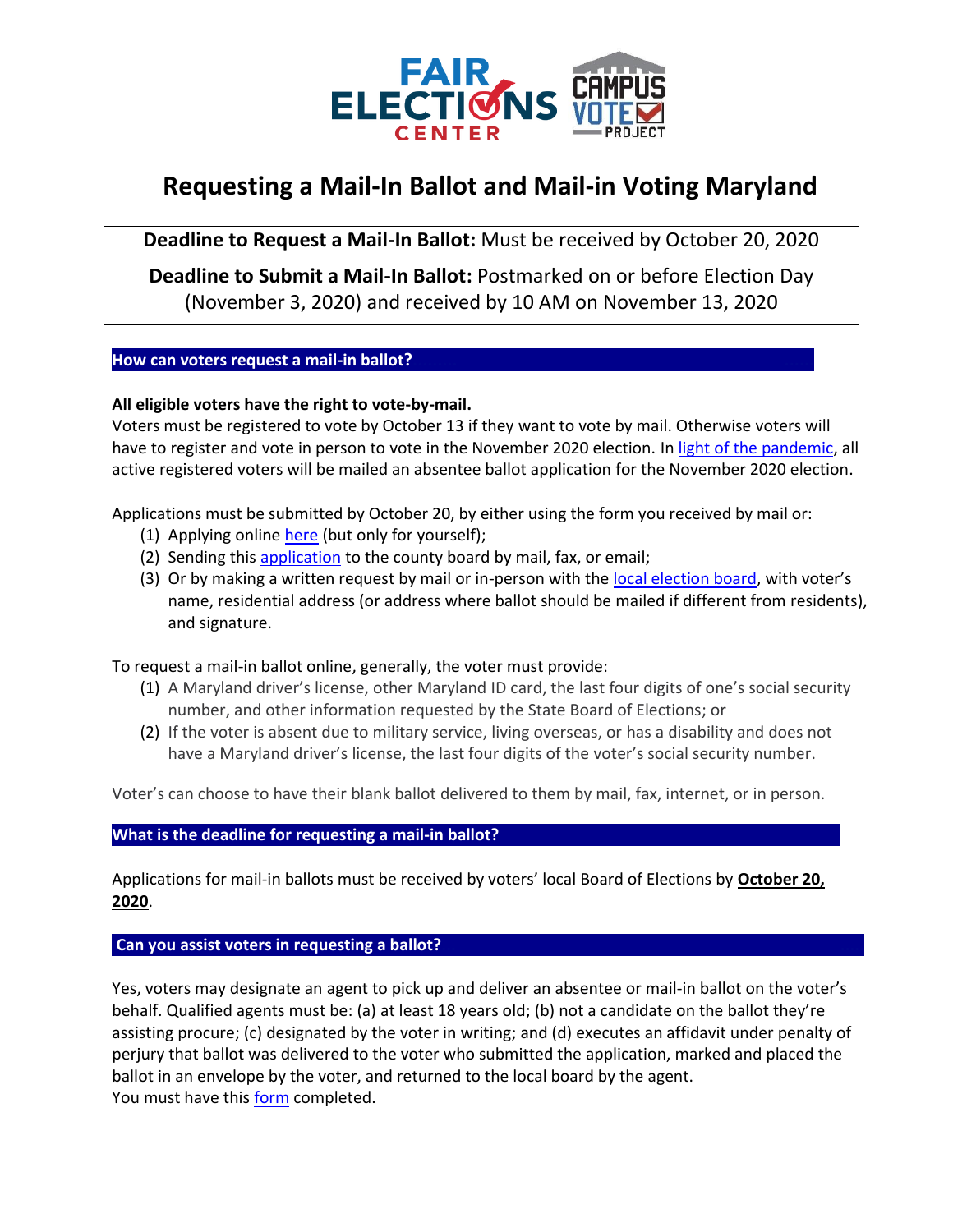### **How can voters return a marked ballot?**

Absentee/mail-in ballots may be returned by placing the marked ballot in the specially printed, pre-paid envelope supplied by the Election Board with the ballot, and submitting it by:

- Bringing it to the [board of elections;](https://www.elections.maryland.gov/about/county_boards.html)
- Bringing it to an [early voting center;](https://elections.maryland.gov/elections/2020/2020%20Early%20Voting%20Centers.pdf)
- Depositing it in a [drop box;](https://elections.maryland.gov/elections/2020/PG20_Drop%20Box%20Locations.pdf)
- Or mailing it
- •

Absentee ballots sent to voters by Internet or fax should be provided with an envelope template, the oath prescribed by the State Board of Elections, and instructions for marking and returning the ballot.

- •
- •
- •

## **Can you assist voters in returning a marked ballot? .**

Maryland law does not specifically address general assistance with ballot return. Voters who need assistance completing their ballots due to disability, inability to read or write can get assistance with marking their ballot, provided that the person assisting the voter executes a certification that they've followed state law.

The only people who can't help a voter are:

- candidates on the voter's ballot;
- employers or agents of the voter's employer; or
- officers or agents of the voter's union.

If a voter needs help completing the mail-in ballot application, someone can help with Parts 1, 2, and 3 of the application and must complete Part 4. If a voter cannot sign the application, the person helping the voter should print the voter's name in Part 3 and write their initials after the voter's name.

If a voter needs help voting their ballot, the person helping the voter must mark the ballot according to the voter's wishes and cannot make an effort to influence their vote. This person must also complete the Certification of Person Assisting mail-in Voter (provided with the mail-in ballot). This certification must be returned with the voted ballot.

Contact the [local board of elections](https://elections.maryland.gov/about/county_boards.html) for more information on this process.

*Fair Elections Center and Campus Vote Project intend the information contained herein to be used only as a general guide. This document should not be used as a substitute for consultation with a licensed Maryland legal professional.*

Last updated October 2020